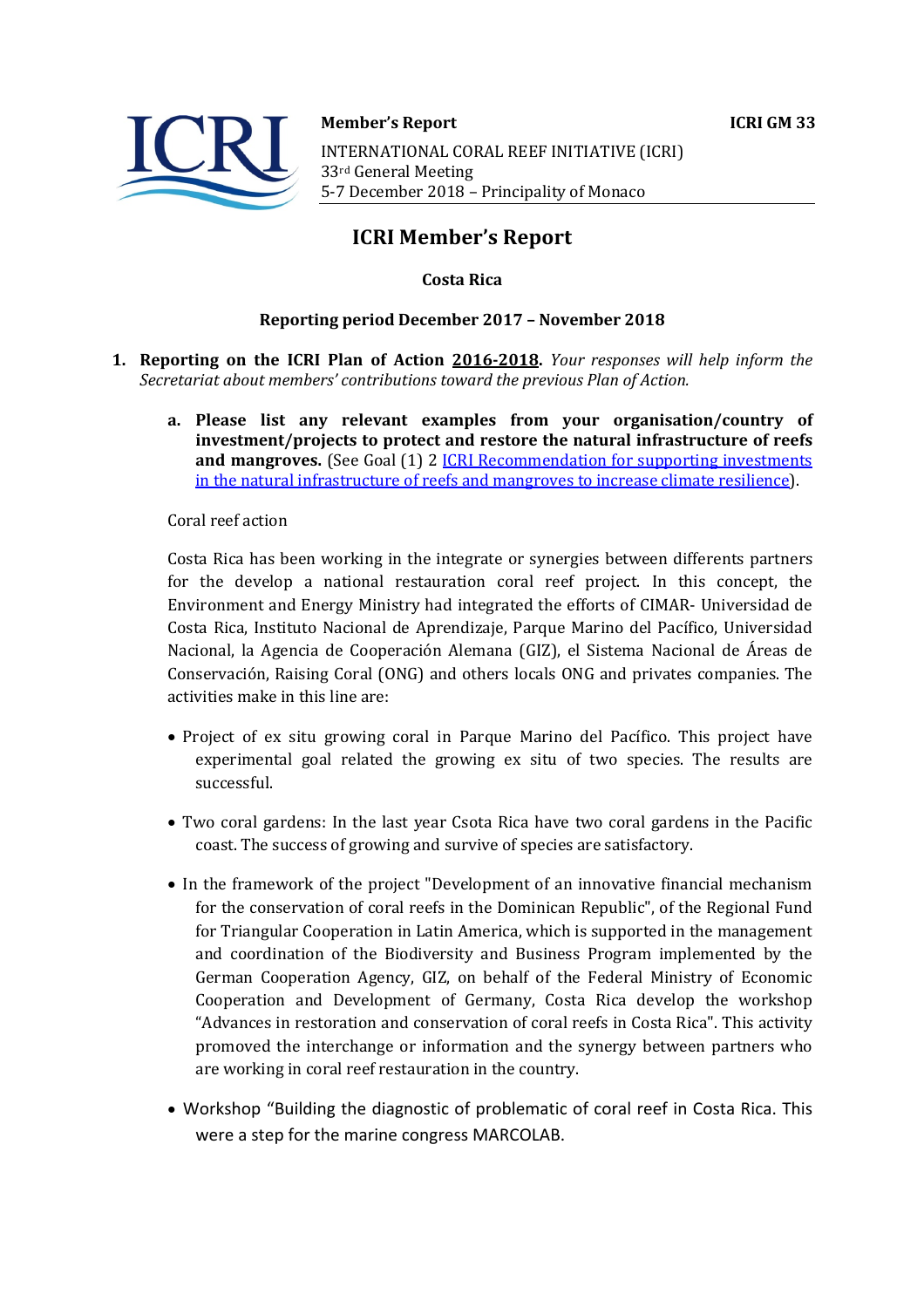- Workshop "Coral reefs and synerge with economy, conservation, reserch and climate change "
- b. Has your organisation/country made any progress in the following areas to **target anthropogenic pressures?** Please give detail below. Note: If no change since your last ICRI member report, please write 'no change'.

 $\boxtimes$  Encourage ban of plastic microbeads in cosmetic products. (See Goal (3) 2 & See ICRI Recommendation to reduce plastic microbeads pollution in marine environment):

□ Improve regulation and enforcement to reduce direct anthropogenic damage due to dredging and physical alteration of reef structures. (See Goal (3) 3 & ICRI Recommendation to reduce damage due to dredging and dumping on coral reefs): No change.

 $\Box$  Deployment of mooring devices limiting the mechanical destruction **of coral reefs and seagrasses.** (See Goal (3) 4). No Change. 

- c. Did your organisation/country celebrate International Year of the Reef? Please give details below. (See Goal  $(5)$  1 & ICRI Recommendation designating 2018 as the third International Year of the Reef):
- 2. Contribution to the ICRI Plan of Action 2018-2020 and upcoming ICRI general **meetings.** *Your responses to the following questions will assist the Secretariat in assessing contributions towards the major themes of the draft ICRI Plan of Action 2018-2020.*

#### **Theme 1 - Promote effective and adaptable solutions to improve the protection of coral reefs**

- a. Which of the below topics do you consider to be the three top challenges that **your organisation faces in managing coral reefs?** Please select from the options below:
	- $\boxtimes$  Climate change impacts
	- $\Box$  Inadequate planning, zoning and management
	- $\Box$  Unsustainable resource extraction
	- $\boxtimes$  Tourism and recreation
	- $\Box$  Shipping
	- $\boxtimes$  Coastal development
	- $\Box$  Dredging
	- $\Box$  Illegal and destructive fishing
	- $\Box$  Fish and coral trade
	- $\Box$  Marine debris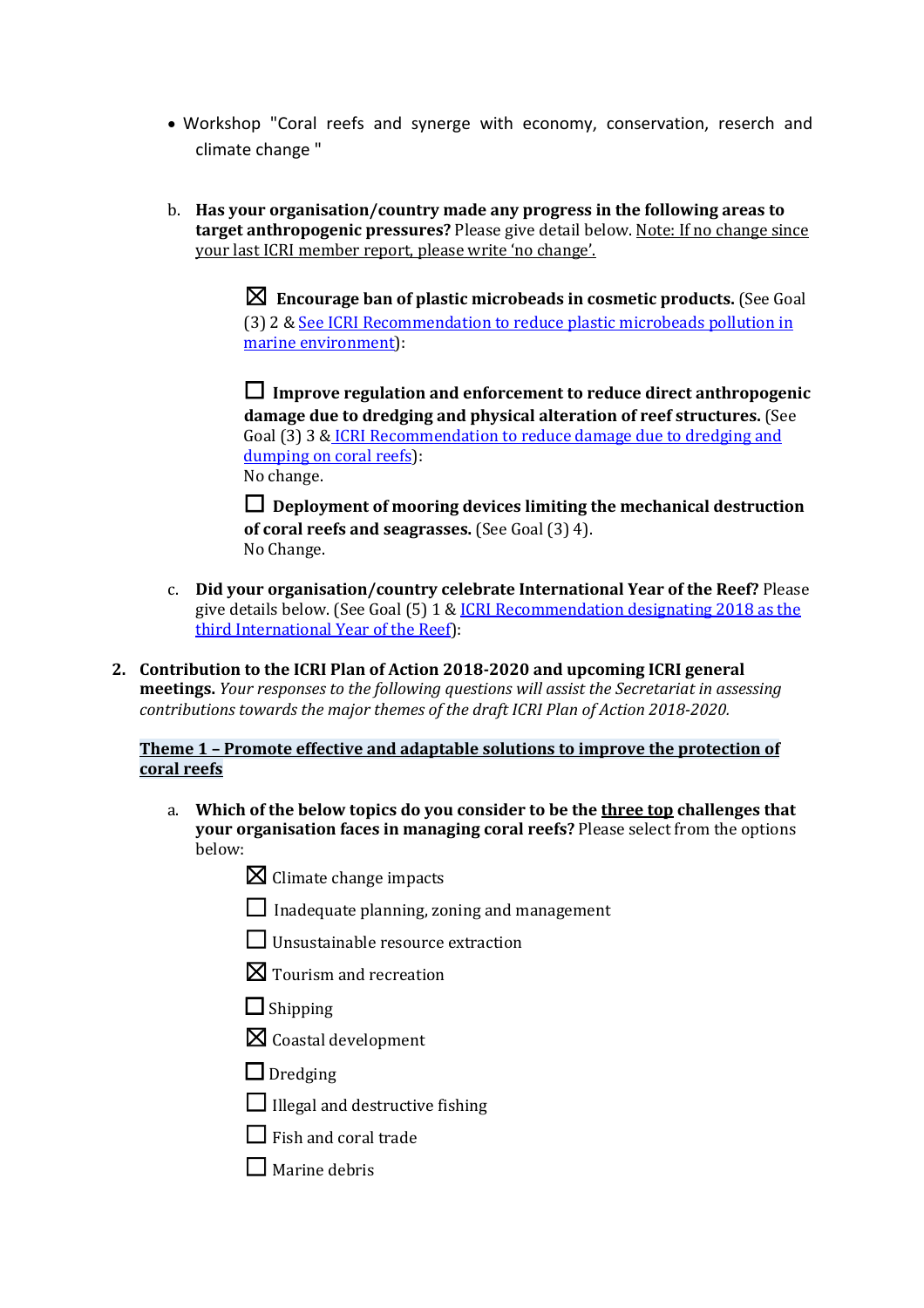|  |  |  | $\Box$ Other. Please specify: |
|--|--|--|-------------------------------|
|--|--|--|-------------------------------|

- b. Please list any examples of innovative management practices that your **organisation/country is involved in, such as use of VMS, drones & ecological mooring devices.** Include their limits, conditions of implementation, financing and an assessment of their results and links for more information if possible. Reproduction ex situ, using micro fragmentation and gardener form fast growing of corals in situ.
- c. Please list any examples of innovative funding for management that your **organisation/country is involved in.** Include their limits, conditions of implementation, financing and an assessment of their results and links for more information if possible.

In this first year of the project of coral reef restauration, Costa Rica had integrated the resources of local partners with the technic support of GIZ. Then, the country to made synergies when the different partners (academy, private companies, ONG, government) had used their own resources, in the same objective. In this first step of the project, the local resources had been enough, but in next steps, the project will need external support.

- d. Please list any examples of leading practices, techniques and strategies for **building reef resilience that your organisation/country is involved in.** Include their limits, conditions of implementation, financing and an assessment of their results and links for more information if possible.
- *Costa Rica has been implementing a project for the fishing tournament of the lionfish in the Caribbean.*
- Ecological monitoring in coral reef of Coco Island and Costa Rica pacific and Caribbean coast.

#### **Budget** amount:

e. Please list any examples of leading practice reef restoration mechanisms that **your organisation/country is involved in.** Include their limits, conditions of implementation, financing and an assessment of their results and links for more information if possible.

*Costa Rica estableshed a marine laboratory for ex situ reproduction of corals in Parque Marino del Pacífico.*

*Two corals garden in Pacific coast of Costa Rica. (Sámara y Golfito)* 

#### **Theme 3 - Support communities reliant on coral reefs**

f. Is sustainable tourism development a significant challenge for your **organisation?** If so please include detail below of the kinds of challenges faced and your strategies to deal with them. Costa Rica has been working in the inclusion of private companies like a partner in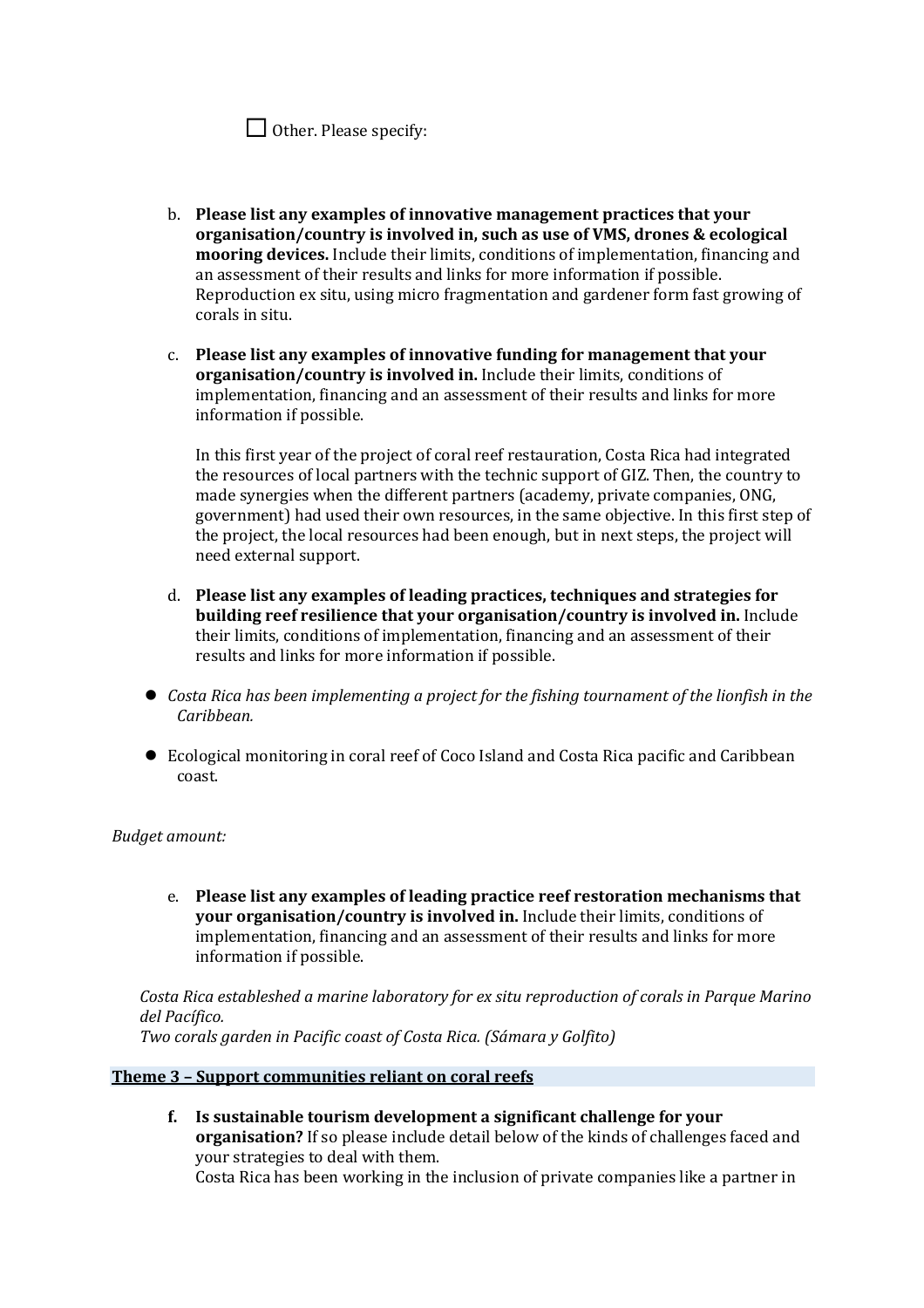the coral reef restauration project. Two private companies have agreements for bring support to the project.

g. Is your organisation involved in activities to raise awareness and encourage **action to support communities reliant on coral reefs?** Please include details below.

In Costa Rica, different organitizations made actions for develop a commun effort in the coral reef restauration in Pacific Coast and control of lionfish in Caribbean.

**Theme 4 - Help to reduce anthropogenic threats to coral reefs, particularly those that occur at a global or regional scale** 

- **h.** What activities is your organisation involved in to elevate awareness of the **global nature of the threat of climate change to coral reefs?** Please include details below
- **i.** Has your organisation made any progress in dealing with destructive fishing and trade? Please include details below.
- j. Has your organisation made any progress in dealing with marine debris? Please include details below.
- **3.** Would you like to report on your activities during the ICRI GM? Please give details below.

Y / **N** for the moment

4. International events. Please list any upcoming international events relevant to ICRI which someone from your organisation plans to attend in 2018-2019.



 $\boxtimes$  ICRI GM, Monaco, 5-7 Dec 2018

**X** Conference of the Parties to the United Nations Framework Convention on Climate Change, 3-14 Dec 2018

**X** Reef Futures 2018: A Coral Restoration and Intervention-Science Symposium, Florida, 10-14 Dec 2018

□ Global World Heritage Marine Managers meeting, Alaska, US, 26-31 May 2019

Other: 

**5.** Publications. Please list relevant publications and reports you have released during this reporting period.

| Title (Incl. author and date) | Website URL if | Type of            |
|-------------------------------|----------------|--------------------|
|                               | available      | <b>publication</b> |
|                               |                | (paper,            |
|                               |                | report, etc)       |